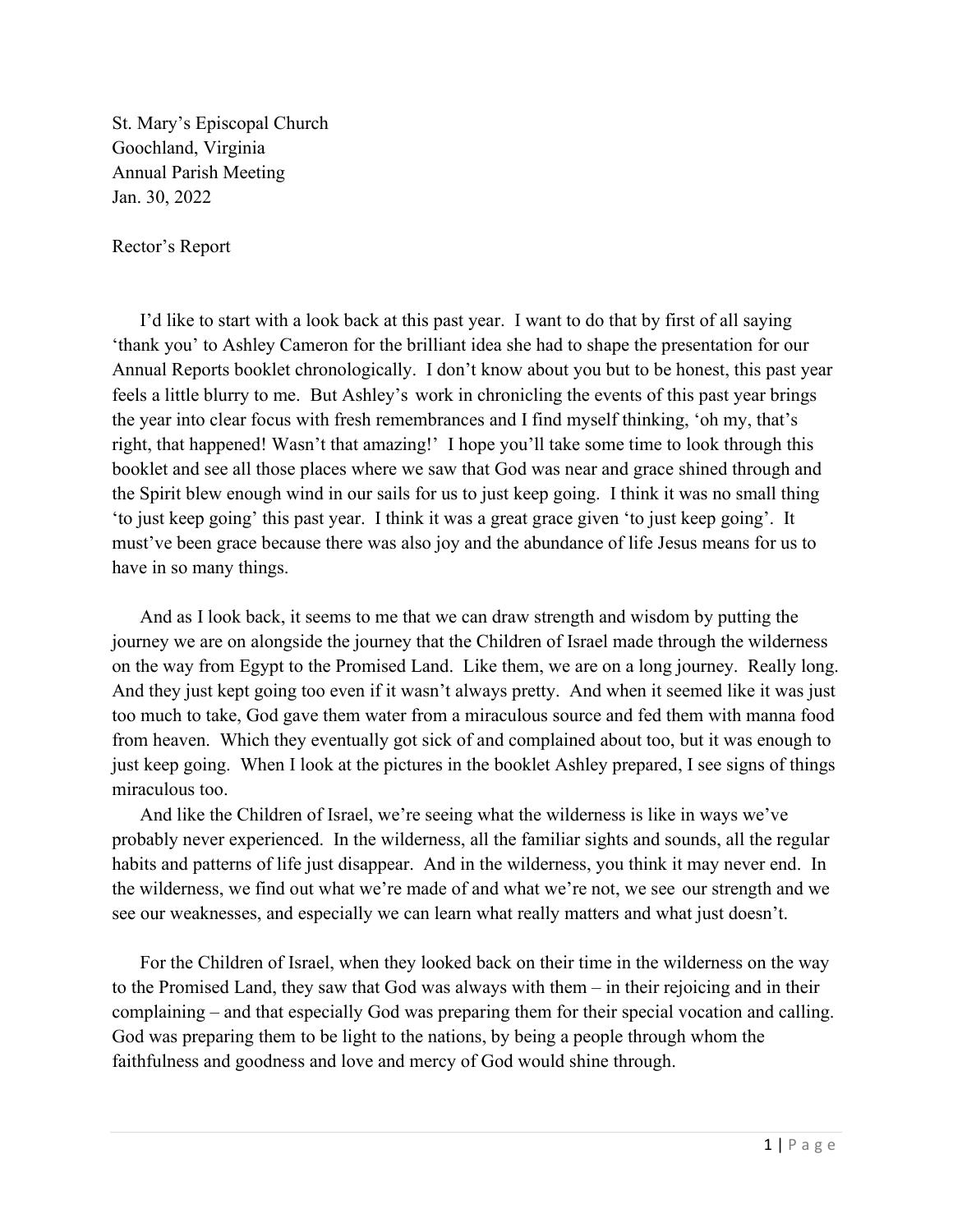So, I wonder if this time in the wilderness for us isn't preparing us too. And if that's so, for what special purpose? Well, we'll need to think and pray about many things, I think, probably over time. We'll need to think about how we have been changed and what we are learning. I'll tell you about a group in just a minutes that's been called by the vestry who are doing just that right now. I keep coming round to some advice Bob Hetherington gave. He asked, during times of real change, what is it that God is trying to get us to see.

I want to tell you about two little exchanges I had this past week that speak to my own heart about what God is trying to get me, at least, to see. This past Monday, I was in a grocery store in the bakery section. I was looking into a chilled display case and had my eye on something in particular. The woman working in the bakery came up behind the chilled case and said, 'Can I help you with anything?' I said, 'Yes, ma'am, I'd like that strawberry shortbread cake, please.' She said, 'the whole thing or one of the half cakes?' I said, 'Oh no, I want the whole thing! I want to festive up Monday a little because it's a good day!' And she laughed and took the cake out and boxed it up. And as she handed it to me she said, 'Thank you, I really appreciate your spirit. People are so mean to each other these days. It makes me so sad. I'm just so tired of it. It is a good day. I appreciate you. Thank you.' I said, 'God bless you, ma'am'. 'God bless you too', she said.

A couple of days later, I was getting blood drawn at a doctor's office in the late afternoon for something routine. The person who stuck me was really good at it so I said, 'Gosh you're really good at sticking. I barely felt a thing. That's a gift'. She said with a kind of emotion that suddenly seemed right on the edge of tears, 'thank you! You're the first person who's been nice to me all day. Everybody's been so mean, yelling at me.' All I could think to say is, 'I'm sorry'.

So those are just two little things. They don't tell the whole story about anything. But I was struck by how close to the surface what those women were feeling was and how much they needed someone to hear them. I think those two little exchanges may well be emblematic of how on any given day, there are hurting people in this world. And I think, no, I want a place like St. Mary's to be a part of mending what's broken, and healing what's hurt for the sake of Jesus. Because that was and is his life's work. I think we, St. Mary's Church, are prepared in a way we probably weren't before to be a part of Jesus work to bind up and heal what is hurting, and to proclaim the Good News of Christ. I wish those two women find a place like St. Mary's. I wish they would come here. With that in mind, can you think of a more exciting time to be the Church, an earthen vessel that – by grace alone – bears an eternal treasure.

So, I want to tell you, briefly, about two ways I see us 'leaning in' to the call of this extraordinary time we have been given. Then I want to say some 'thank you's' and finish up.